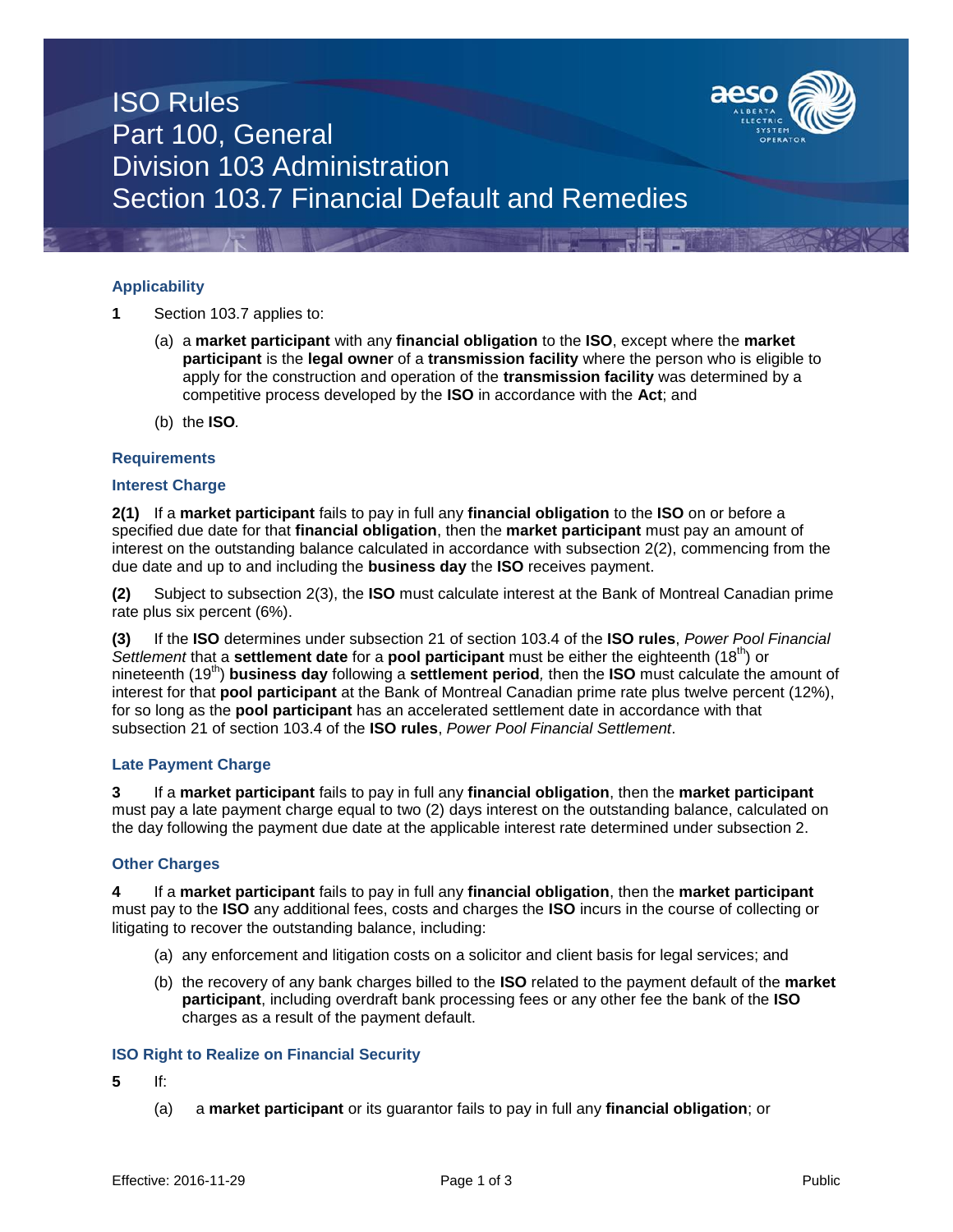

## ISO Rules Part 100, General Division 103 Administration Section 103.7 Financial Default and Remedies

- (b) in the opinion of the **ISO**, the **market participant** or its guarantor:
	- (i) becomes insolvent or is unable to meet its debts as they mature;
	- (ii) files a voluntary petition in bankruptcy or seeks reorganization or to effect a plan or other arrangement with creditors;
	- (iii) files an answer or other pleading admitting, or fails to deny or contest, the material allegations of an involuntary petition filed against it pursuant to any applicable statute relating to bankruptcy, arrangement or reorganization;
	- (iv) is adjudicated a bankrupt or makes an assignment for the benefit of its creditors generally;
	- (v) applies for, consents to, or acquiesces in the appointment of any receiver or trustee for all or a substantial part of its property, and any such receiver or trustee is appointed and is not to be discharged within thirty (30) **days** after the date of such appointment; or
	- (vi) generally is unable to pay its debts as such debts become due;

then subject to the terms of any form of **financial security**, **system access service** agreement, **ancillary services** agreement or any other agreement between the **ISO** and the **market participant** or its guarantor, the **ISO** may by written notice immediately realize upon any form of **financial security**  provided to the **ISO** by the **market participant** or its guarantor, in partial or full satisfaction of the amount of outstanding indebtedness, including any interest and any other charges referred to in this section 103.7.

### **Restoration of Financial Security**

**6(1)** If the **ISO** realizes upon any form of **financial security** against a defaulting **market participant** or its guarantor and:

- (a) the **ISO** has not issued a notice of termination in accordance with subsection 7; and
- (b) the **market participant** has any outstanding residual **financial obligation**;

then the **ISO** may at its sole discretion deliver written notice to the **market participant** to replace the form of **financial security**.

**(2)** The **market participant** receiving notice under subsection 6(1) must replace the form of **financial security** no later than the close of business on the second (2nd) **business day** after the delivery of the notice.

**(3)** If after delivery of the notice the **market participant** fails to replace the form of **financial security**  in accordance with subsection 6(2), then the **ISO** may exercise any or all of the remedies specified in this section 103.7 against the **market participant**.

### **Suspension or Termination**

**7** For any default referred to in subsection 5 and subject to the terms of any form of **financial security** or any agreement referenced in that subsection, the **ISO** may by written notice suspend or terminate any service or all services the **ISO** provides to the **market participant**, including its:

(a) registration as a **pool participant**, and any related validation, authorization or acceptance of any of its **bids** or **offers** or other form of transactional activity in the **power pool** under the **ISO rules**;